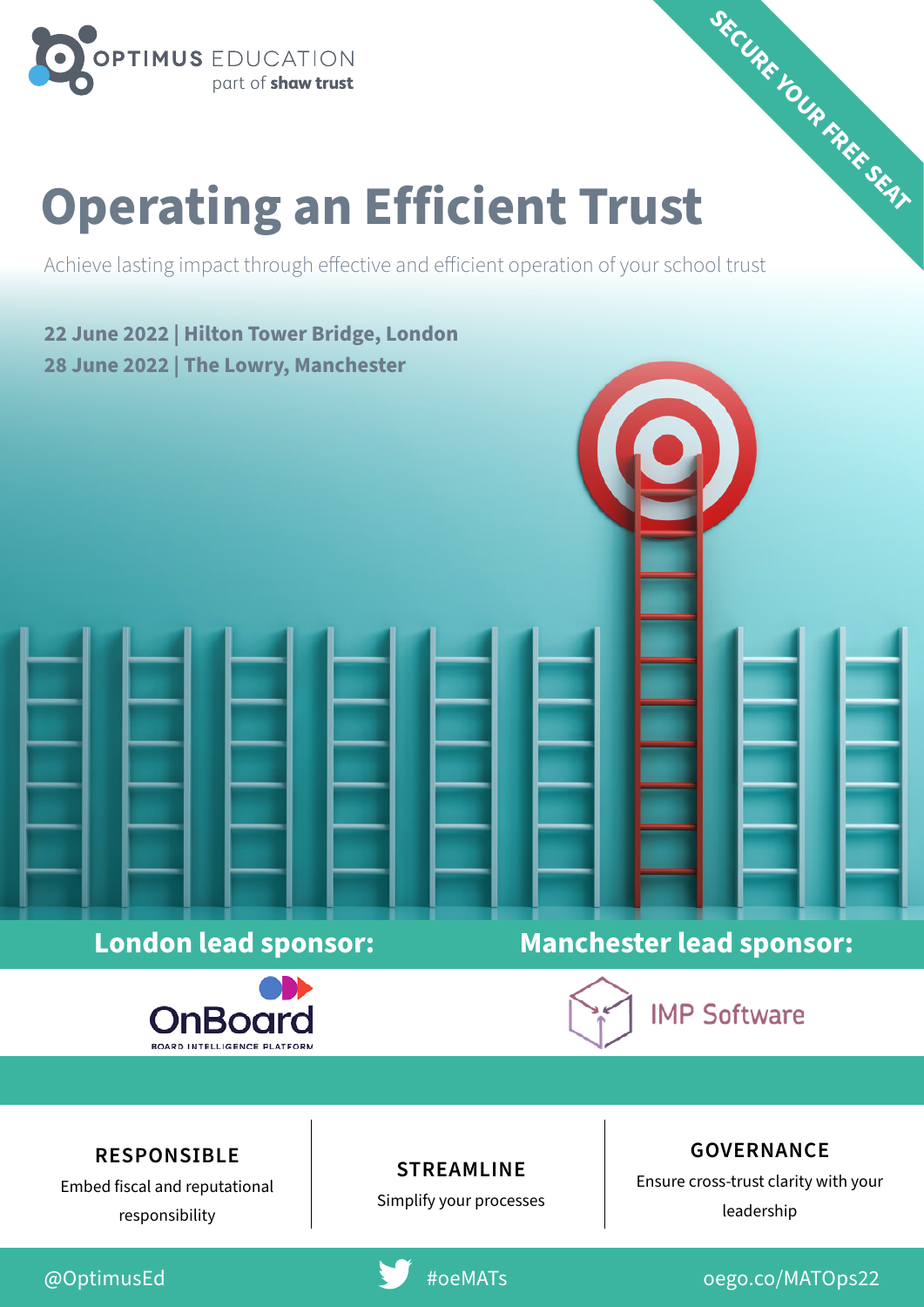As the DfE continues to encourage schools and single academy trusts to explore the advantages of being part of a larger MAT, it is vital that your operational model supports the changes in circumstance you will face during your trust's next steps.

Whilst there may not be one 'right' model for how to run a successful multi-academy trust, this event will highlight accomplishments, as well as complications, other trusts have encountered with their processes. Determine what the right fit is for your setting in terms of procurement, estates, degree of centralisation, and other pertinent variables you encounter day-to-day.

This conference will give you the tools to streamline your operations and ensure efficient management, meaning that you can focus on other vital areas of importance for your MAT and provide the best outcomes for your students.



**MANAGEMENT:** ensure you drive your trust forward with effective organisational processes

**CAPACITY:** understand what your trust can accomplish within your current structures and plan accordingly

**COMPLIANCE:** embed systems that address your present situation sufficiently and will work with your growth plan



## **[BOOK YOUR FREE PLACE TODAY](http://oego.co/MATOps22)**

#### [oego.co/MATOps22](http://oego.co/MATOps22)

To apply for your free place, book online at: **oego.co/MATOps22** or contact **020 8315 1506** or email **oe.conferences@optimus-education.com**

*'One of the best events I've attended. Extremely informative and excited to take back lessons learnt. Fantastic networking opportunity'* PROCUREMENT OFFICER, THE TWO COUNTIES TRUST

[oego.co/MATOps22](http://oego.co/MATOps22) 020 8315 1506